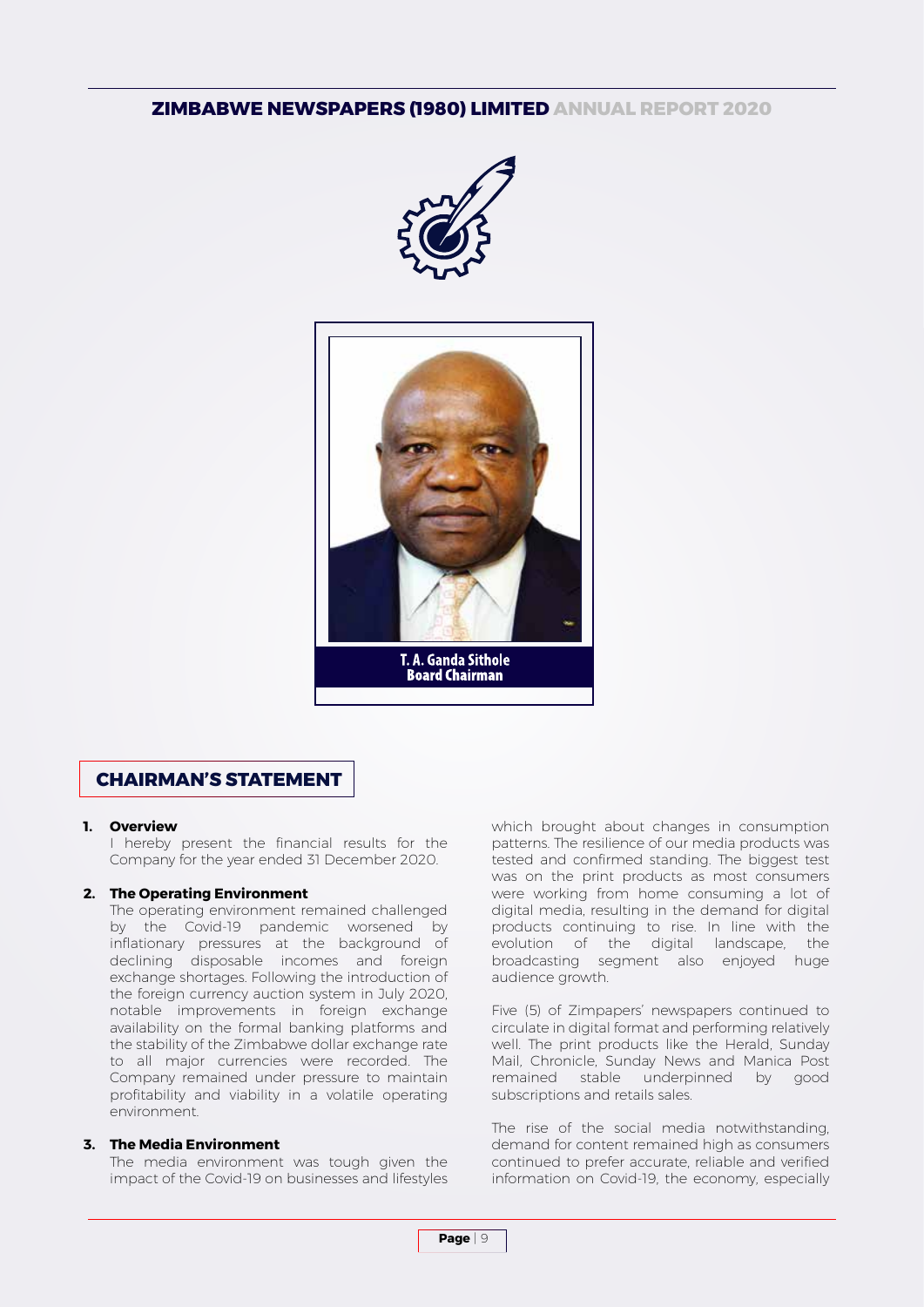# **ZIMBABWE NEWSPAPERS (1980) LIMITED ANNUAL REPORT 2020**

agriculture and mining, politics and social issues that affected them. This bodes well for the industry as audiences were demonstrating faith in professionally produced content, which has been verified and can be relied upon in making important decisions.

 Government continued to liberalise the electronic media landscape as television licenses were issued to six applicants, including Zimpapers Television Network (ZTN), creating a lot of excitement and expectations. Several community radio licences were also issued making the media business more competitive. Government also announced that 14 of the 48 digital transmitters had been installed as it pushes to achieve national reach for broadcast content.

 On the global scale, The Global Media Intelligence Report shows that television is still the most widespread content-based medium, although video-on-demand is eating into that market with digital video advertising budgets increasing. Print newspapers are expected to remain stable, with weekly papers performing better than dailies.

## **4. Digital Media**

 The Company's business model remains premised on availing content on both the traditional and new digital platforms to ensure that content and advertising platforms are readily available for its clients. To that end, investments in digital platforms is a key focus area for the Company to allow delivery of content in audio, text and video format.

# **5. Financial Performance**

 Application of International Accounting Standard (IAS) 29: "Financial Reporting in Hyperinflationary Economies"

 As the economy remained in hyper-inflationary mode with year on year inflation at 348.6% at 31 December 2020, the Company's primary set of accounts is hyper-inflationary numbers in compliance with the requirements of IAS 29.

## **6. Financial Performance Overview**

 The Company's total revenue of ZWL\$1,345,0 million was 3% better than the ZWL\$1,300,1 million recorded for the same period in 2019. Gross profit margin remained flat at 67% whilst net profit margin from operations declined from 17% in previous year to 12% owing to an inflationary increase in operating costs. The increase in operating costs was mainly driven by selling costs as the Company vigorously defended its market share in the very challenging operating environment.

 The Company recorded a gross profit of ZWL\$903.7 million compared to ZWL\$876,2 million for the same period last year. In line with the increase in interest rates in the market and an increase in borrowings to fund new capital expenditure projects, the Company's net financing cost increased to ZWL\$9.0 million. Owing to a monetary loss of ZWL\$147.0 million (2019: gain of ZWL\$193,1 million), the Company recorded a net profit before tax of ZWL\$15.0 million compared to ZWL\$419.0 million for same period last year.

 Capital expenditure was mainly on the ZTN project, motor vehicles and critical maintenance projects amounting to ZWL\$73.1 million compared to ZWL\$59.6 million for the prior year.

# **7. Newspaper Division**

 The Division recorded a 6% increase in revenue to ZWL\$844.4 million compared to ZWL\$794.9 million for 2019. Net profit for the period under review at ZWL\$111.1 million was 9% adverse to ZWL\$121.6 million for 2019. The decrease in profitability was a result of high operating costs in line with the general cost increases during the period under review.

# **8. Commercial Printing Division**

 The Commercial Printing Division recorded a 13% revenue decline to ZWL\$279.0 million from the ZWL\$315,8 million recorded in 2019. The decline in revenue was a result of low demand mainly for the Typocrafters business as schools remained largely closed and raw material supply related logistical constraints arising from the Covid-19 pandemic. Owing to a high cost base at the background of volume under performance, profit for the Division declined to ZWL\$38.3 million compared to ZWL\$99.2 million for last year.

# **9. Broadcasting Division**

 The Division's revenue performance improved by 17% to \$221.7 million compared to ZWL\$189.5 million for 2019. The increase in revenue was a result of the improved performance by ZTN that recorded a revenue increase of ZWL\$36.0 million from ZWL\$19.2 million for 2019. Despite the good revenue performance, the Division's profit declined by 7% to ZWL\$19.1 million (2019: ZWL\$20.5 million) owing to a high cost base and the associated inflationary pressures.

## **10. Corporate Governance**

 The company's Audit and Risk Committee, Business Development Committee and the Human Resources, Ethics and Remuneration Committee, met four times each during the year under review to assess operations and adequacy of systems and procedures that safeguard the company's assets.